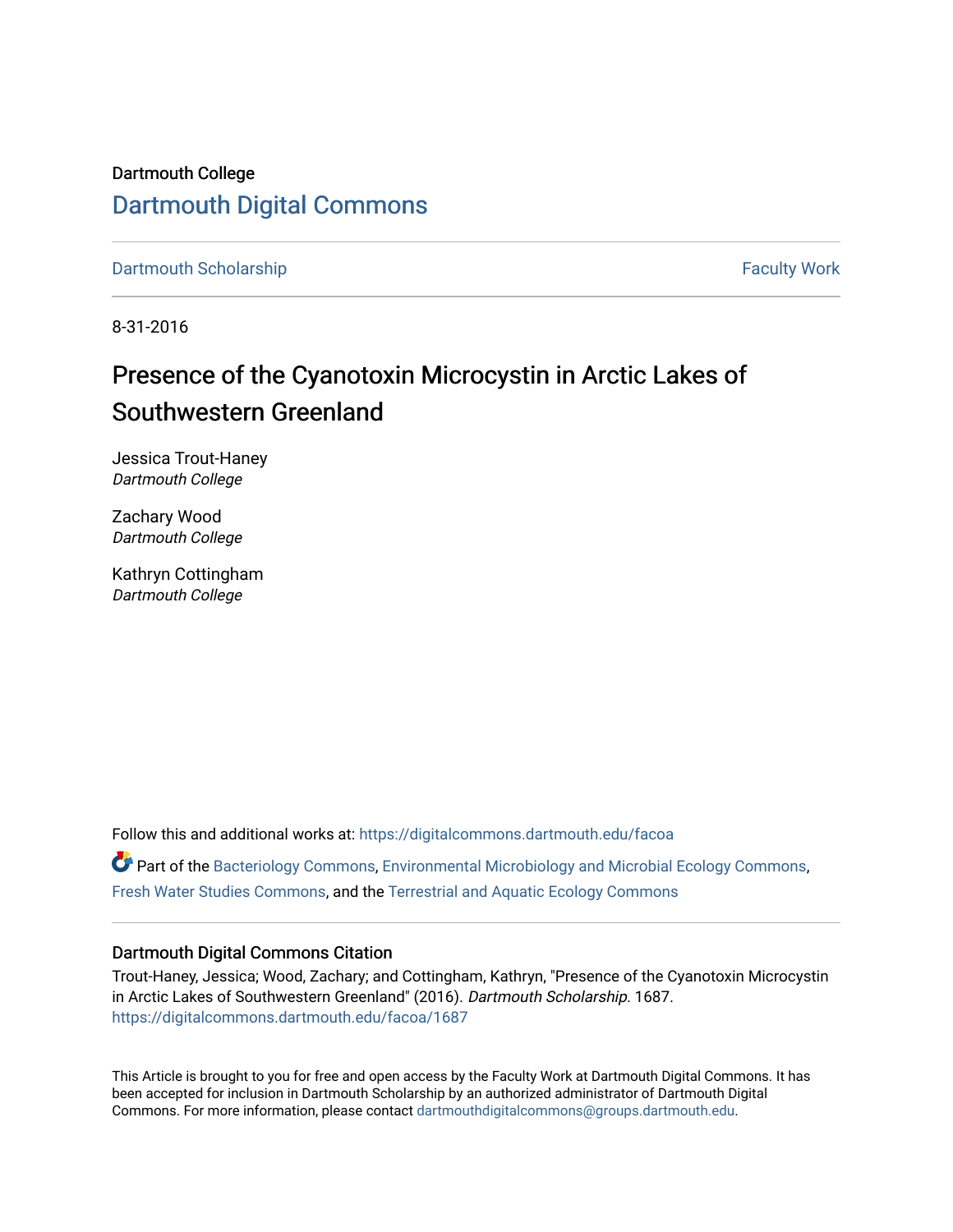



#### *Communication*

# **Presence of the Cyanotoxin Microcystin in Arctic Lakes of Southwestern Greenland**

### **Jessica V. Trout-Haney 1,2,\*, Zachary T. Wood 2,† and Kathryn L. Cottingham 1,2**

- <sup>1</sup> Graduate Program in Ecology, Evolution, Ecosystems and Society, Dartmouth College, Hanover, NH 03755, USA; kathryn.cottingham@dartmouth.edu
- <sup>2</sup> Department of Biological Sciences, Dartmouth College, Hanover, NH 03755, USA
- **\*** Correspondence: jessica.trout-haney@dartmouth.edu; Tel.: +603-646-8944
- † Current address: School of Biology and Ecology, University of Maine, Orono, ME 04469, USA; zachary.t.wood@maine.edu

#### Academic Editor: Luis Botana

Received: 4 May 2016; Accepted: 26 August 2016; Published: 31 August 2016

**Abstract:** Cyanobacteria and their toxins have received significant attention in eutrophic temperate and tropical systems where conspicuous blooms of certain planktonic taxa release toxins into fresh water, threatening its potability and safe use for recreation. Although toxigenic cyanobacteria are not confined to high nutrient environments, bloom-forming species, or planktonic taxa, these other situations are studied les often studied. For example, toxin production in picoplankton and benthic cyanobacteria—the predominant photoautotrophs found in polar lakes—is poorly understood. We quantified the occurrence of microcystin (MC, a hepatotoxic cyanotoxin) across 18 Arctic lakes in southwestern Greenland. All of the focal lakes contained detectable levels of MC, with concentrations ranging from 5 ng $\cdot$ L $^{-1}$  to >400 ng $\cdot$ L $^{-1}$  during summer, 2013–2015. These concentrations are orders of magnitude lower than many eutrophic systems, yet the median lake MC concentration in Greenland (57 ng·L $^{-1}$ ) was still 6.5 times higher than the median summer MC toxicity observed across 50 New Hampshire lakes between 1998 and 2008 (8.7 ng $\cdot$ L $^{-1}$ ). The presence of cyanotoxins in these Greenlandic lakes demonstrates that high latitude lakes can support toxigenic cyanobacteria, and suggests that we may be underestimating the potential for these systems to develop high levels of cyanotoxins in the future.

**Keywords:** cyanotoxins; microcystins; aquatic ecosystems; Arctic; Greenland

#### **1. Introduction**

Pelagic blooms of cyanobacteria are of increasing interest worldwide due to their ecological, economic, and public health consequences [\[1](#page-4-0)[,2\]](#page-4-1). Cyanotoxins associated with bloom events can cause adverse health effects in humans, domesticated animals, and terrestrial and aquatic organisms [\[3\]](#page-4-2). Although cyanotoxin production occurs worldwide, studies of cyanotoxins have traditionally focused on conspicuous blooms of planktonic taxa in nutrient-rich temperate or tropical systems [\[1,](#page-4-0)[4,](#page-5-0)[5\]](#page-5-1). However, toxigenic cyanobacteria are not confined to high nutrient environments or planktonic taxa  $[6-14]$  $[6-14]$ .

Cyanobacteria are often the predominant photoautotrophs in polar freshwater ecosystems [\[15,](#page-5-4)[16\]](#page-5-5) and can play a major ecological role in these environments [\[17–](#page-5-6)[19\]](#page-5-7). However, conspicuous pelagic cyanobacterial blooms are extremely rare in these systems as physiological constraints imposed by persistent low temperatures, limited nutrient supply, and high UV-exposure tend to promote growth of benthic and picoplanktonic taxa [\[15](#page-5-4)[,16\]](#page-5-5). By comparison to the dozens of studies in lower latitudes (e.g., [\[1,](#page-4-0)[5,](#page-5-1)[20–](#page-5-8)[24\]](#page-6-0)), relatively few studies have reported the occurrence of cyanotoxins in polar environments [\[5\]](#page-5-1), with some in the Antarctic [\[7–](#page-5-9)[9,](#page-5-10)[11](#page-5-11)[,13\]](#page-5-12) and even fewer specifically in the Arctic [\[6](#page-5-2)[,9](#page-5-10)[,10\]](#page-5-13).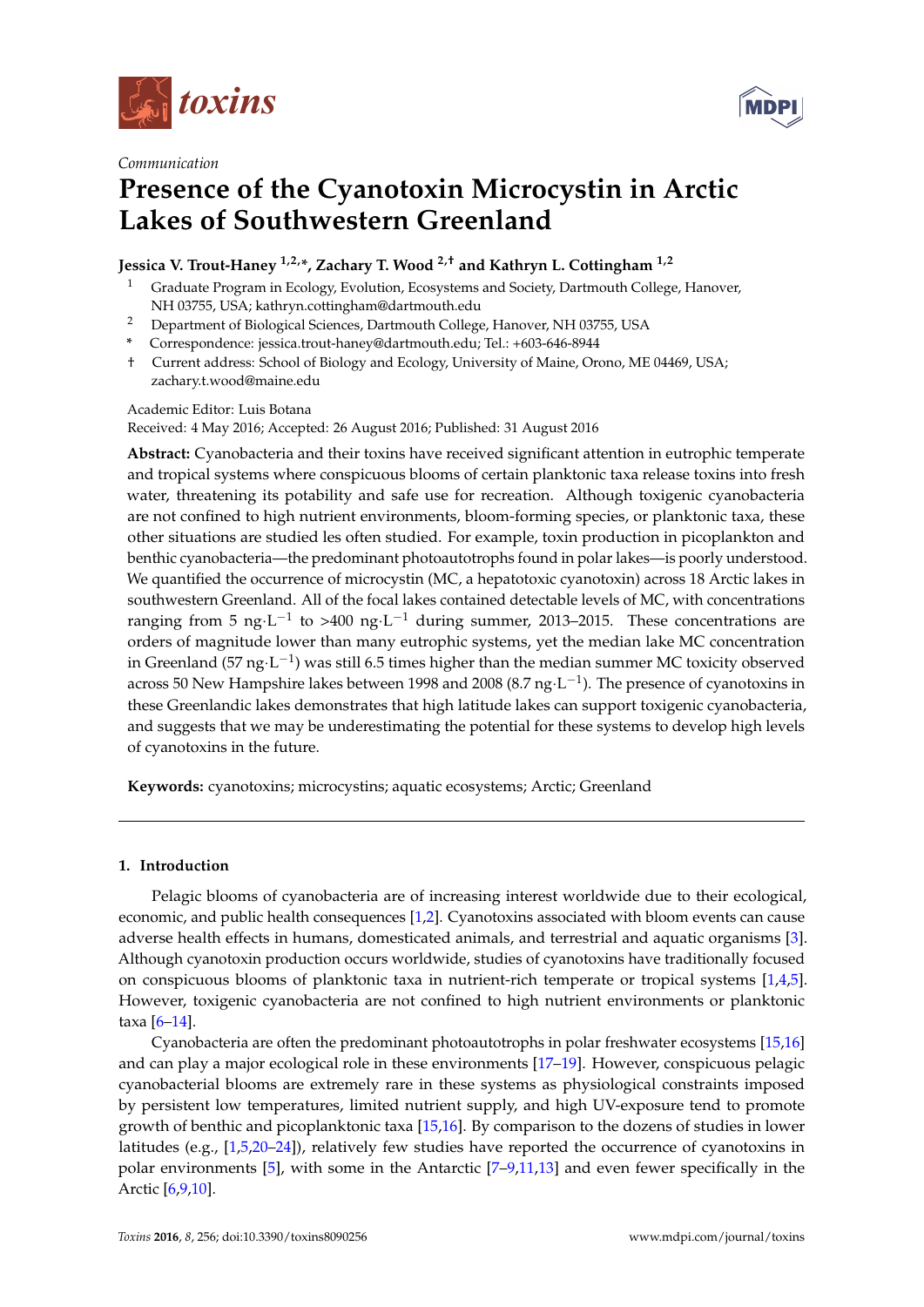Microcystins (MCs) are among the cyanotoxins most widely produced by cyanobacteria genera worldwide [\[1](#page-4-0)[,25\]](#page-6-1). MCs act by inhibiting protein phosphatase activity, promoting tumor growth, and inducing Liver hemorrhaginge [\[1\]](#page-4-0). Here we test for the presence of the hepatotoxin microcystin (MC) in whole lake water samples from 18 Arctic lakes located in southwestern Greenland. in whole lake water samples from 18 Arctic lakes located in southwestern Greenland. awac [1,25]. MCs act by inhibiting protein phosphatase activity, promoting tumor grow

## **2. Results 2. Results**

All 18 of the sampled lakes near Kangerlussuaq, Greenland contained detectable levels of MC in All 18 of the sampled lakes near Kangerlussuaq, Greenland contained detectable levels of MC in "grab" samples of water from the top 1 m, in each of the three years of sampling (2013, 2014, and 2015, Fi[gur](#page-2-0)e 1). Across all lakes, MC concentrations ranged from 6 ng L<sup>-1</sup> to >300 ng L<sup>-1</sup> (Figure 1), with a median MC concentration of 57 ng $\cdot$ L<sup>−1</sup> across all lakes and years (Table S1). Excluding the one lake in our data set with very high MC concentrations (lake "SMA", Table S1), median MC concentrations increased from 14.6 ng $\cdot$ L $^{-1}$  in 2013 to 50.1 ng $\cdot$ L $^{-1}$  in 2014 and 78.9 ng $\cdot$ L $^{-1}$  in 2015 (one-way ANOVA on year controlling for lake as a random effect: F<sub>2,48</sub> = 55.2, *p* < 0.0001, Figure S1). In quality control (QC) samples, the intra-assay coefficient of variability (CV) was 14% ( $n = 82$  plates), while inter-assay  $CV was 32% (n = 21 samples run on  $\geq 2$  plates, Table S2).$ 

<span id="page-2-0"></span>

**Figure 1.** Concentrations of microcystin (MC) ranging from 6 ng·L<sup>-1</sup> to >300 ng·L<sup>-1</sup> in 18 lakes in the Kangerlussuaq region of Greenland during the summer, 2013–2015. Vertical lines represent median Kangerlussuaq region of Greenland during the summer, 2013–2015. Vertical lines represent median MC concentrations in each year. MC concentrations in each year.

# **3. Discussion 3. Discussion**

This study demonstrates that water samples from Greenlandic lakes in the Kangerlussuaq This study demonstrates that water samples from Greenlandic lakes in the Kangerlussuaq region contain measureable levels of the hepatotoxic cyanotoxin MC. Hence, the dearth of published studies documenting cyanotoxins in polar freshwater habitats may reflect a scarcity in cyanotoxin research in polar regions, rather than their scarcity in these environments.

Importantly, the MC measured in these samples represents toxin that is either free and unbound in the upper 1 m of lake water, or bound-up in plankton biomass and released during the freeze-thaw process—referred to by the World Health Organization as free plus cell-bound MC [\[24\]](#page-6-0). As such,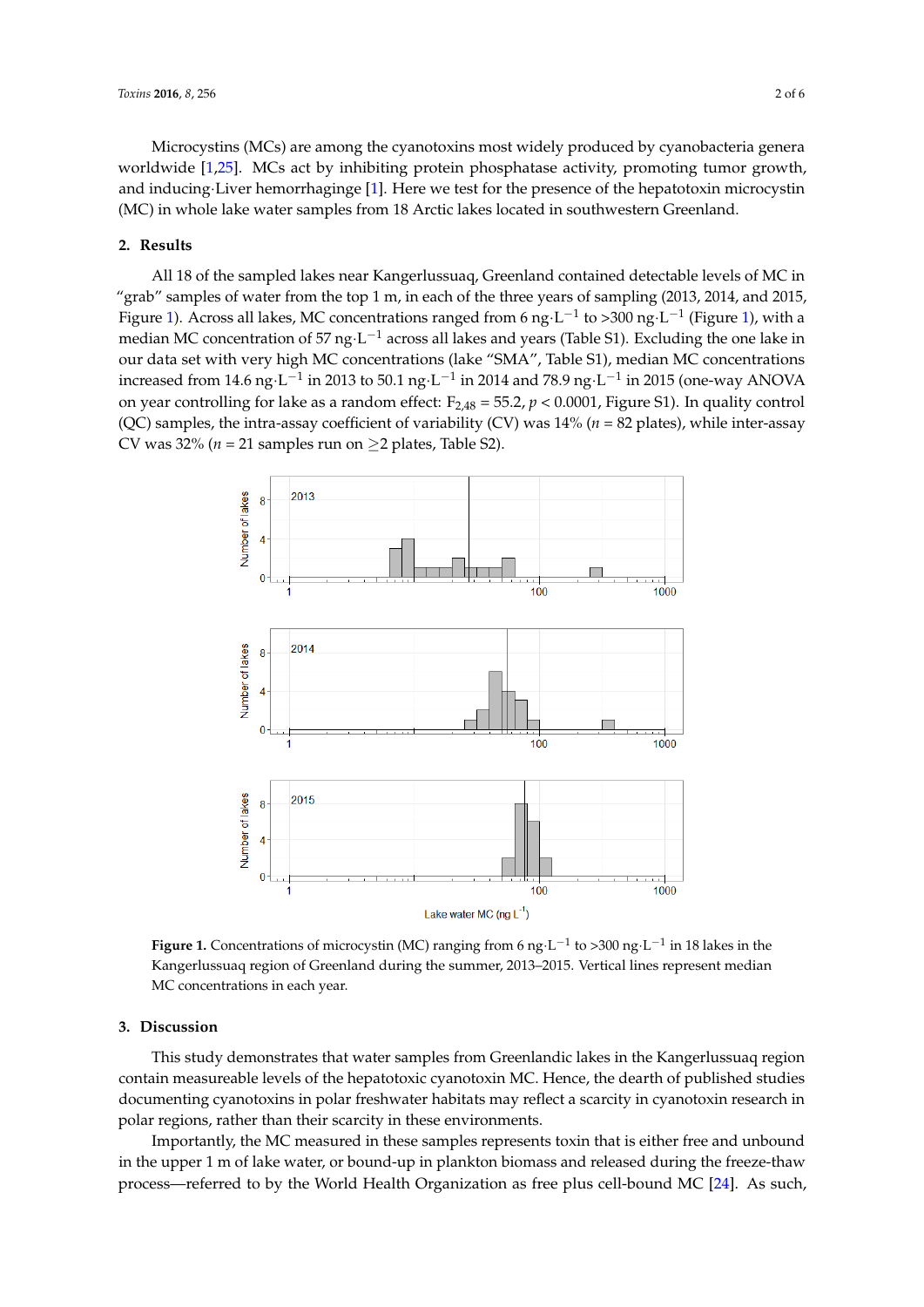our MC values may underestimate the true exposure to MC for organisms within the lake by not explicitly accounting for benthic cyanotoxin pools. For example, Wood et al. [\[14\]](#page-5-3) detected release of low levels of the cyanotoxin nodularin (which is structurally similar to microcystin) into the water column by benthic periphyton mats. Thus, benthic species could be a source of toxins via both the release of unbound toxin into the water column and any direct consumption of these organisms and/or their epiphytes by higher trophic levels. This issue could be of particular relevance to the Kangerlussuaq region, as many of the studied lakes contain abundant benthic colonial *Nostoc* spp. It is therefore imperative for follow-up studies in this region to quantify the contributions of benthic producers such as *Nostoc* to water column cyanotoxin concentrations in order to understand sources of cyanotoxin in these lakes.

This study corroborates previous work documenting the presence of cyanotoxins in polar environments [\[6–](#page-5-2)[11](#page-5-11)[,13\]](#page-5-12). However, previous studies have exclusively presented MC concentrations in the context of benthic biological material, such as microbial mats and biological crusts. Therefore, we do not yet know how the whole lake water concentrations measured in this study compare to other polar aquatic environments. Notably, concentrations of MC in surface waters of these Greenlandic lakes are orders of magnitude lower than in many eutrophic temperate or tropical systems that experience extensive pelagic blooms and reach MC concentrations of up to 1.8 mg·L<sup>-1</sup> [\[1,](#page-4-0)[12,](#page-5-14)[22\]](#page-5-15). Indeed, MC concentrations in our study lakes are about an order of magnitude below the median whole lake water MC reported in a nation-wide survey of U.S. lakes (490 ng $\cdot$ L $^{-1}$  free plus cell-bound MC, [\[22\]](#page-5-15)), and two orders of magnitude below the World Health Organization's limit for safe human consumption, 1000 ng $\cdot$ L<sup>-1</sup> [\[24\]](#page-6-0). However, substantial regional variation exists and median whole lake water MC in Greenland (57 ng·L<sup>-1</sup>) was 6.5 times higher than the median summer MC concentration observed across 50 New Hampshire lakes between 1998 and 2008 (8.7 ng·L $^{-1}$ , [\[21\]](#page-5-16)).

This study is one of the first cyanotoxin studies to explicitly report the results of QC sample analyses when using ELISA (enzyme-linked immunosorbent assay) techniques (e.g., not reported in [\[9–](#page-5-10)[11](#page-5-11)[,13](#page-5-12)[,20](#page-5-8)[–23\]](#page-5-17)). While we found that intra-assay precision was relatively high, inter-assay precision was considerably lower. Were it more widely reported, this simple metric could be useful in comparison of both measurements and methodologies across studies. Reporting assay statistics can lend important insight into the precision of the techniques used, and consequently, the interpretation of results. Taking our moderate levels of inter-assay variability into account allows us to better evaluate what constitutes a meaningful difference in sample concentrations and what falls within assay error.

Finally, we observed an increase in median concentrations of MC in these lakes from 2013 to 2015 (Figure [1\)](#page-2-0). While we do not know whether this pattern is representative of a longer-term trend, there may be cause for concern in that Arctic regions are experiencing the fastest and most pronounced impacts of climate change [\[26\]](#page-6-2). Projections suggest that West Greenland will continue to see increases in temperature and the size and frequency of precipitation events in the future [\[27\]](#page-6-3)—changes that may promote the growth of cyanobacterial populations [\[2,](#page-4-1)[28\]](#page-6-4). Arctic lakes such as these may therefore be susceptible to shifts in the cyanobacterial community, and with that, the type and amount of toxins produced.

In conclusion, the presence of cyanotoxins in these Greenlandic lakes demonstrates that high-latitude lakes can support toxigenic cyanobacteria and that we may be underestimating the potential for these systems to develop high levels of toxicity in the future.

#### **4. Materials and Methods**

We tested for MC in whole lake water samples to evaluate the potential presence of free plus cell-bound MC in 18 lakes located in the Kangerlussuaq region of southwestern Greenland  $(67°01'$  N,  $50°41'$  W). These lakes are situated along a ~30 km transect extending from the head of the *Søndre Strømfjord* and the margin of the Greenland Ice Sheet, and include small kettle ponds, shallow cryogenic lakes, large cirque lakes, and deep fault-valley lakes (Table S1). In June and July of 2013–2015, we collected and combined three subsamples of water (250–1000 mL) from the upper 1 m of each lake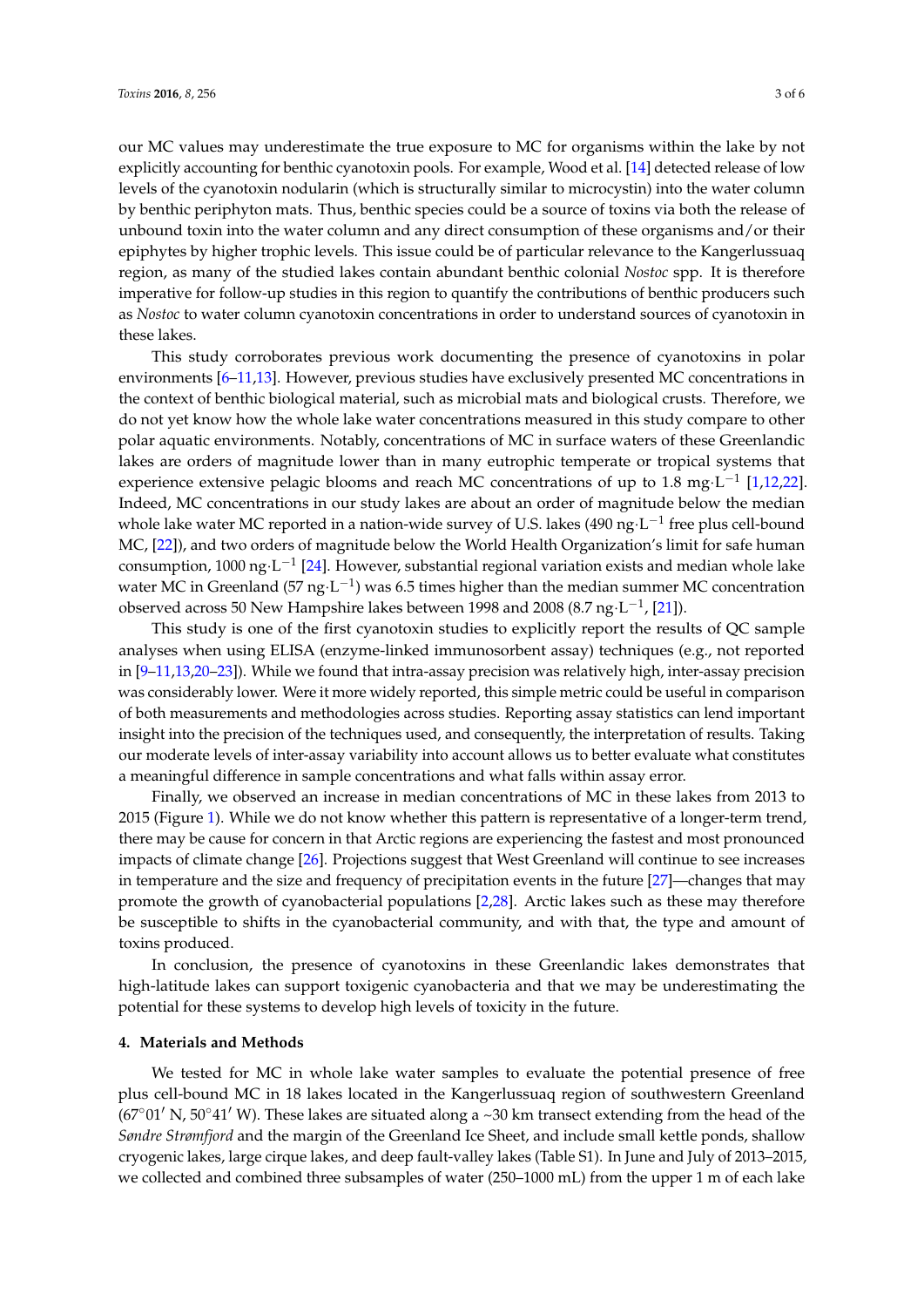to represent one composite sample per lake. All water samples were immediately frozen (−20 ◦C) until laboratory analyses.

In analyzing·Lake water MC concentrations we followed extraction protocols adapted from [\[18\]](#page-5-18). MC was detected using the high sensitivity protocol for an enzyme-linked immunosorbent assay (ELISA) with a method limit of detection (LOD) of 30 ng $\cdot$ L<sup>-1</sup> (Envirologix, Inc., Portland, ME, USA). The ELISA kit does not distinguish between microcystin variants and as such we use the term MC to refer to four possible microcystin toxin variants (MC-LR, MC-LA, MC-RR, MC-YR) and the structurally similar nodularin toxin. Prior to the ELISA, the entirety of each water sample was subjected to a toxin extraction process consisting of triplicate cycles of freeze-thaw (−80 ◦C, minimum freeze time of 1 h) and incubation in a sonic water bath (5–10 min intervals). Samples were centrifuged and the supernatants collected for analysis. When extracted samples were below the method detection limit, water was transferred to borosilicate serum bottles, refrozen, and lyophilized in a freeze-dry system (Labconco) under vacuum (~30 × 10<sup>3</sup> mbar) at −50 °C for 18–24 h. Samples were then rehydrated with distilled water to achieve a 10-fold increase in the original concentration and final measurements were corrected for this concentration factor. We analyzed the change in lake MC concentrations over time using a one-way ANOVA controlling for lake as a random effect in R (version 3.2.0) using the "stats" package [\[29\]](#page-6-5) *aov()* function and ggplot2 [\[30\]](#page-6-6) for graphical output.

To evaluate assay precision, we analyzed quality control (QC) samples using randomly selected water samples collected in Greenland (2013–2015). We replicated subsamples within ELISA plates (intra-assay variation) and across plates run on different days (inter-assay variation) to determine the degree of repeatability in measurements of MC concentrations. We calculated intra-assay variation as the standard deviation (SD) of duplicate sample concentrations within a plate divided by the mean concentration of those duplicates  $\times$  100, expressed as the % coefficient of variation (% CV). We determined inter-assay variation by calculating the % CV across plate-specific sample means.

**Supplementary Materials:** The following are available online at [www.mdpi.com/2072-6651/8/9/256/s1,](www.mdpi.com/2072-6651/8/9/256/s1) Figure S1: Median concentrations in lake water MC in Greenlandic lakes from 2013 to 2015, Table S1: Physical parameters of Greenlandic study lakes; Table S2: Means, medians, and coefficients of variation for each lake water sample.

**Acknowledgments:** This work was supported by an NSF IGERT (Integrative Graduate Education Research Traineeship) fellowship in Polar Environmental Change and an NSF JSEP (Joint Science Education Program) fellowship at Dartmouth College. Additional support was provided by a Dartmouth Scholarly Innovation and Advancement Award to Cottingham, the Biology Department at Dartmouth College, and NSF Doctoral Dissertation Improvement Grant DEB-1601269. The authors would like to thank CH2M Hill Polar Field Services and the NY 109th Airlift Wing Air National Guard for their invaluable aid with travel, field support and logistics.

**Author Contributions:** J.V.T.-H., and K.L.C. conceived and designed the study and analyzed the data; J.V.T.-H. and Z.T.W. collected samples; J.V.T.-H. analyzed samples for microcystin; and J.V.T.-H. drafted the paper.

**Conflicts of Interest:** The authors declare no conflict of interest.

#### **Abbreviations**

The following abbreviations are used in this manuscript:

MC Microcystin, a potent hepatotoxic cyanotoxin produced by a wide range of cyanobacterial taxa and frequently detected. MC refers to four possible microcystin variants (MC-LR, MC-LA, MC-RR, MC-YR) and nodularin toxin (this ELISA does not distinguish between microcystin toxin variants).

#### **References**

- <span id="page-4-0"></span>1. Sivonen, K.; Jones, G. Chapter 3: Cyanobacterial toxins. In *Toxic Cyanobaceria in Water: A Guide to their Public Health Consequences, Monitoring and Management*; Chorus, I., Bartram, J., Eds.; E. & F.N. Spon: London, UK, 1999.
- <span id="page-4-1"></span>2. Paerl, H.W.; Paul, V.J. Climate change: Links to global expansion of harmful cyanobacteria. *Water Res.* **2012**, *46*, 1349–1363. [\[PubMed\]](http://www.ncbi.nlm.nih.gov/pubmed/21893330)
- <span id="page-4-2"></span>3. Hilborn, E.D.; Beasley, V.R. One health and cyanobacteria in freshwater systems: Animal illnesses and deaths are sentinel events for human health risks. *Toxins* **2015**, *7*, 1374–1395. [\[PubMed\]](http://www.ncbi.nlm.nih.gov/pubmed/25903764)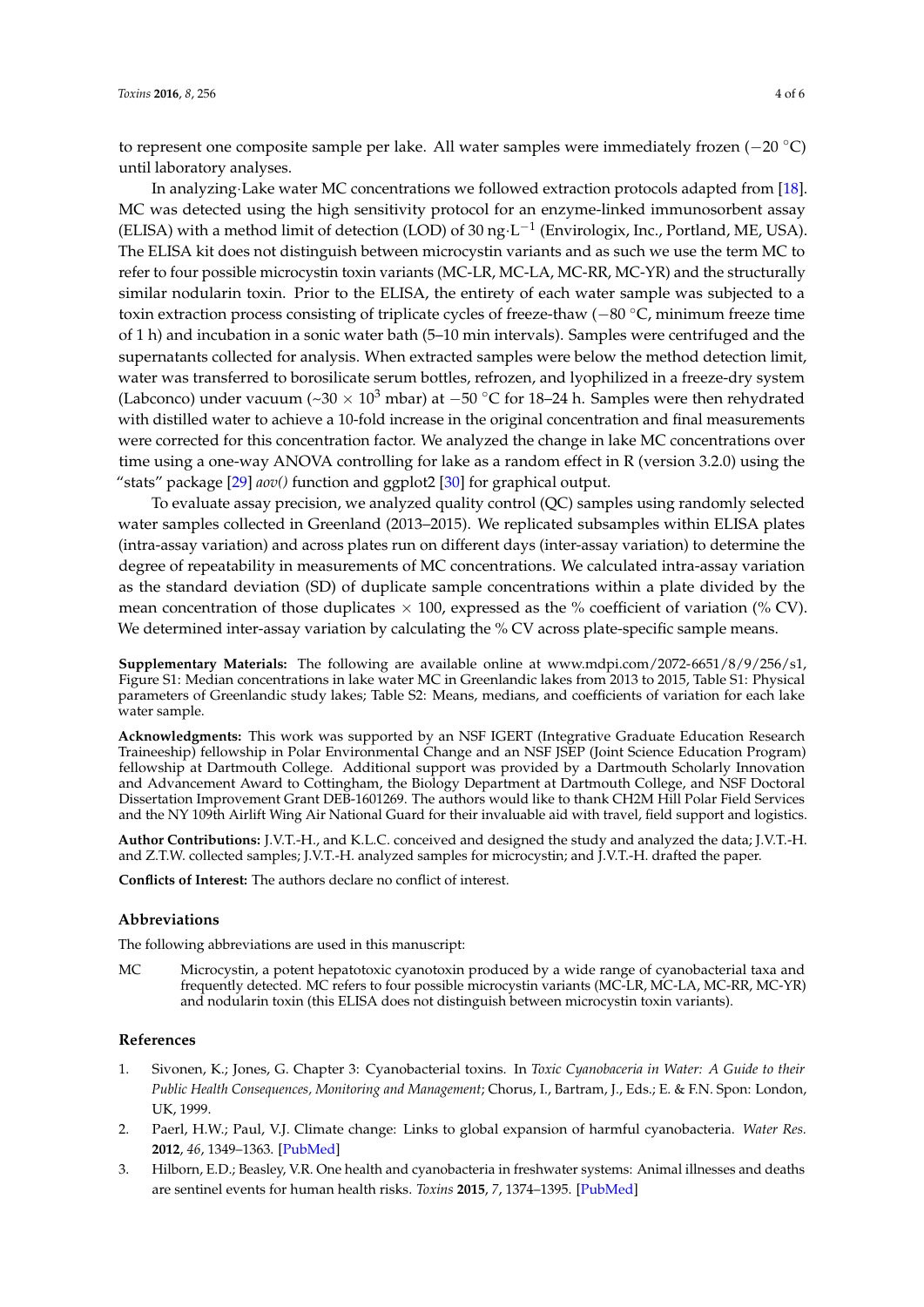- <span id="page-5-0"></span>4. Sinha, R.; Pearson, L.A.; Davis, T.W.; Burford, M.A.; Orr, P.T.; Neilan, B.A. Increased incidence of *Cylindrospermopsis raciborskii* in temperate zones—Is climate change responsible? *Water Res.* **2012**, *46*, 1408–1419. [\[PubMed\]](http://www.ncbi.nlm.nih.gov/pubmed/22284981)
- <span id="page-5-1"></span>5. Metcalf, J.S.; Codd, G.A. Cyanobacterial toxins (cyanotoxins) in water. *Found. Water Res.* **2014**, 1–47.
- <span id="page-5-2"></span>6. Chrapusta, E.; W˛egrzyn, M.; Zabaglo, K.; Kaminski, A.; Adamski, M.; Wietrzyk, P.; Bialczyk, J. Microcystins and anatoxin-a in Arctic biocrust cyanobacterial communities. *Toxicon* **2015**, *101*, 35–40. [\[CrossRef\]](http://dx.doi.org/10.1016/j.toxicon.2015.04.016) [\[PubMed\]](http://www.ncbi.nlm.nih.gov/pubmed/25937338)
- <span id="page-5-9"></span>7. Hitzfeld, B.C.; Lampert, C.S.; Spaeth, N.; Mountfort, D.; Kaspar, H.; Dietrich, D.R. Toxin production in cyanobacterial mats from ponds on the McMurdo Ice Shelf, Antarctica. *Toxicon* **2000**, *38*, 1731–1748. [\[CrossRef\]](http://dx.doi.org/10.1016/S0041-0101(00)00103-3)
- 8. Jungblut, A.-D.; Hoeger, S.J.; Mountfort, D.; Hitzfeld, B.C.; Dietrich, D.R.; Neilan, B.A. Characterization of microcystin production in an Antarctic cyanobacterial mat community. *Toxicon* **2006**, *47*, 271–278. [\[CrossRef\]](http://dx.doi.org/10.1016/j.toxicon.2005.11.002) [\[PubMed\]](http://www.ncbi.nlm.nih.gov/pubmed/16386280)
- <span id="page-5-10"></span>9. Kleinteich, J.; Wood, S.A.; Küpper, F.C.; Camacho, A.; Quesada, A.; Frickey, T.; Dietrich, D.R. Temperature-related changes in polar cyanobacterial mat diversity and toxin production. *Nat. Clim. Chang.* **2012**, *2*, 356–360. [\[CrossRef\]](http://dx.doi.org/10.1038/nclimate1418)
- <span id="page-5-13"></span>10. Kleinteich, J.; Wood, S.A.; Puddick, J.; Schleheck, D.; Küpper, F.C.; Dietrich, D. Potent toxins in Arctic environments—Presence of saxitoxins and an unusual microcystin variant in Arctic freshwater ecosystems. *Chem. Biol. Interact.* **2013**, *206*, 423–431. [\[CrossRef\]](http://dx.doi.org/10.1016/j.cbi.2013.04.011) [\[PubMed\]](http://www.ncbi.nlm.nih.gov/pubmed/23648386)
- <span id="page-5-11"></span>11. Kleinteich, J.; Hildebrand, F.; Wood, S.A.; Cirés, S.; Agha, R.; Quesada, A.; Pearce, D.A.; Convey, P.; Küpper, F.C.; Dietrich, D.R. Diversity of toxin and non-toxin containing cyanobacterial mats of meltwater ponds on the Antarctic Peninsula: A pyrosequencing approach. *Antarct. Sci.* **2014**, *26*, 521–532. [\[CrossRef\]](http://dx.doi.org/10.1017/S0954102014000145)
- <span id="page-5-14"></span>12. Quiblier, C.; Wood, S.; Echenique-Subiabre, I.; Heath, M.; Villeneuve, A.; Humbert, J.-F. A review of current knowledge on toxic benthic freshwater cyanobacteria – Ecology, toxin production and risk management. *Water Res.* **2013**, *47*, 5464–5479.
- <span id="page-5-12"></span>13. Wood, S.A.; Mountfort, D.; Selwood, A.I.; Holland, P.T.; Puddick, J.; Cary, S.C. Widespread distribution and identification of eight novel microcystins in Antarctic cyanobacterial mats. *Appl. Environ. Microbiol.* **2008**, *74*, 7243–7251. [\[CrossRef\]](http://dx.doi.org/10.1128/AEM.01243-08) [\[PubMed\]](http://www.ncbi.nlm.nih.gov/pubmed/18849457)
- <span id="page-5-3"></span>14. Wood, S.A.; Kuhajek, J.M.; de Winton, M.; Phillips, N.R. Species composition and cyanotoxin production in periphyton mats from three lakes of varying trophic status. *FEMS Microbiol. Ecol.* **2012**, *79*, 312–326. [\[CrossRef\]](http://dx.doi.org/10.1111/j.1574-6941.2011.01217.x) [\[PubMed\]](http://www.ncbi.nlm.nih.gov/pubmed/22092304)
- <span id="page-5-4"></span>15. Callieri, C.; Cronberg, G.; Stockner, J. Chapter 8: Freshwater picocyanobacteria: Single cells, microcolonies, and colonial forms. In *Ecology of Cyanobacteria II: Their Diversity in Space and Time*; Whitton, B.A., Ed.; Springer: Dordrecht, The Netherlands, 2012; pp. 229–261.
- <span id="page-5-5"></span>16. Vincent, W.R.; Quesada, A. Chapter 13: Cyanobacteria in high latitude lakes, rivers, and seas. In *Ecology of Cyanobacteria II: Their Diversity in Space and Time*; Whitton, B.A., Ed.; Springer: Dordrecht, The Netherlands, 2012; pp. 229–261.
- <span id="page-5-6"></span>17. Prepas, E.E.; Kotak, B.G. Accumulation and elimination of cyanobacterial hepatotoxins by the freshwater clam *Anodonta grandis simpsoniana*. *Can. J. Fish. Aquat. Sci.* **1997**, *54*, 41–46.
- <span id="page-5-18"></span>18. Tang, E.P.Y.; Tremblay, R.; Vincent, W.F. Cyanobacterial dominance of polar freshwater ecosystems. *J. Phycol.* **1997**, *33*, 171–181. [\[CrossRef\]](http://dx.doi.org/10.1111/j.0022-3646.1997.00171.x)
- <span id="page-5-7"></span>19. Vincent, W.F.; Hobbie, J.E. Ecology of Arctic Lakes. In *The Arctic: Environment, People, Policy*; Nuttall, M., Callaghan, T., Eds.; Harwood Academic Publishers: Amsterdam, The Netherlands, 2000; pp. 197–232.
- <span id="page-5-8"></span>20. Frank, C.A.P. Microcystin-producing cyanobacteria in recreational waters in southwestern Germany. *Environ. Toxicol.* **2002**, *17*, 361–366. [\[CrossRef\]](http://dx.doi.org/10.1002/tox.10068) [\[PubMed\]](http://www.ncbi.nlm.nih.gov/pubmed/12203958)
- <span id="page-5-16"></span>21. Haney, J.; Ikawa, M. A survey of 50 NH lakes for microcystins (MCs). *UNH Cent. Freshw. Biol. Res.* NH Water Resources Research Center (WRRC), 2000. Available online: [http://wrrc.unh.edu/sites/wrrc.unh.edu/files/](http://wrrc.unh.edu/sites/wrrc.unh.edu/files/media/pdf/annualreports/Haney%201998.pdf) [media/pdf/annualreports/Haney%201998.pdf](http://wrrc.unh.edu/sites/wrrc.unh.edu/files/media/pdf/annualreports/Haney%201998.pdf) (accessed on 12 March 2014).
- <span id="page-5-15"></span>22. Loftin, K.A.; Graham, J.L.; Hilborn, E.D.; Lehmann, S.C.; Meyer, M.T.; Dietze, J.E.; Griffith, C.B. Cyanotoxins in inland lakes of the United States: Occurrence and potential recreational health risks in the EPA National Lakes Assessment 2007. *Harmful Algae* **2016**, *56*, 77–90. [\[CrossRef\]](http://dx.doi.org/10.1016/j.hal.2016.04.001)
- <span id="page-5-17"></span>23. Ueno, Y.; Nagata, S.; Tsutsumi, T.; Hasegawa, A.; Yoshida, F.; Suttajit, M.; Mebs, D.; Pütsch, M.; Vasconcelos, V. Survey of microcystins in environmental water by a highly sensitive immunoassay based on monoclonal antibody. *Nat. Toxins* **1996**, *4*, 271–276. [\[CrossRef\]](http://dx.doi.org/10.1002/(SICI)(1996)4:6<271::AID-NT4>3.0.CO;2-A)